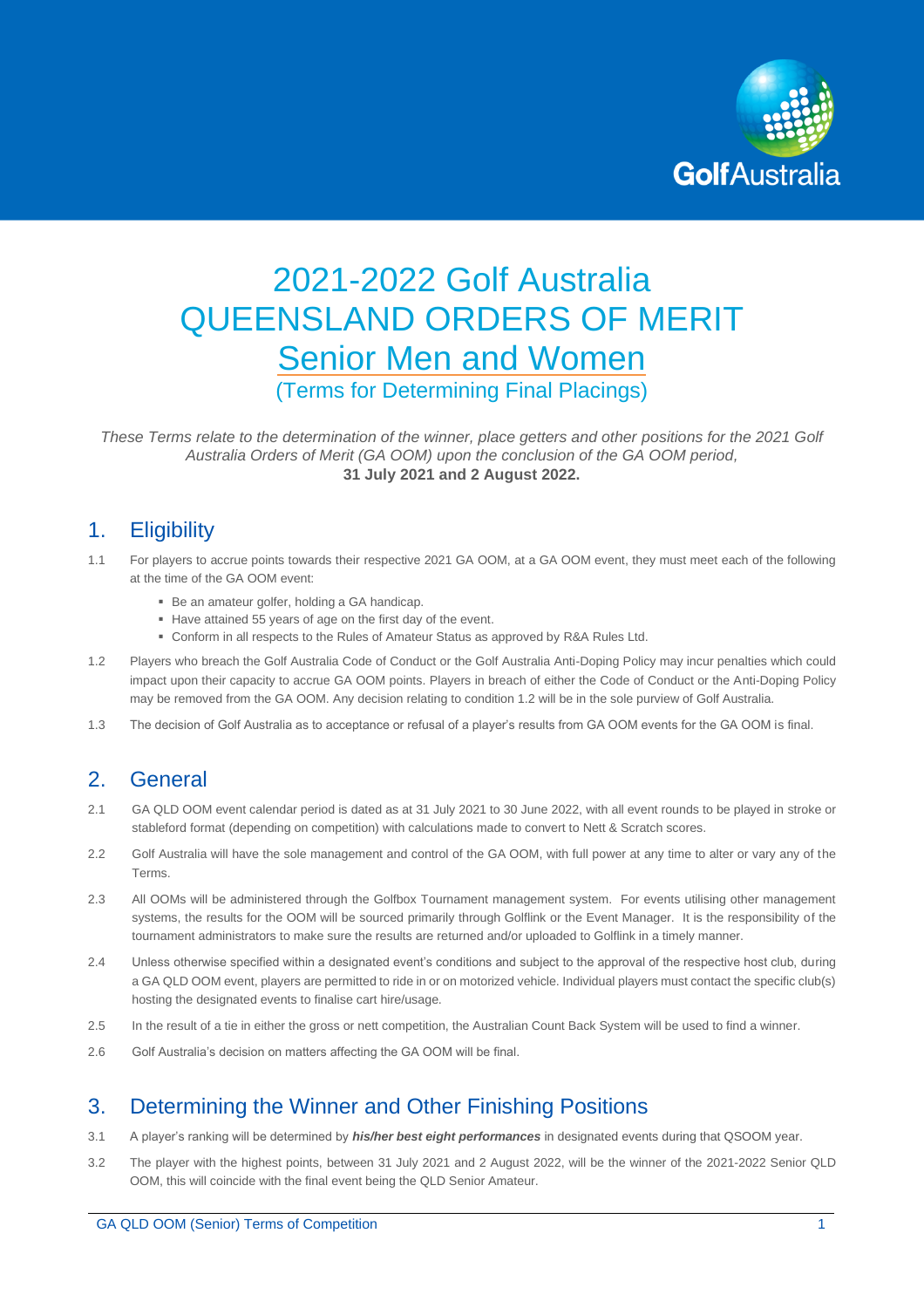

- 3.3 The winner & runner up player will receive gold & silver Golf Australia Medallions respectively. In the event of a tie for final finishing position for the Queensland Senior Order of Merit Trophy, a count-back based on the respective player finishing position in the Queensland Senior Amateur Championship shall be applied. If this count-back procedure does not resolve the tie, the matter shall be referred to the Golf Australia (Queensland) Match Committee whose decision shall be final. In the event of a tie for final finishing position for either the Queensland Senior Order of Merit Super Senior Trophy or the Queensland Senior Order of Merit Handicap Trophy, a count-back based on the number of times a player has finished first in a QSOOM event. The player with the greatest number of 1<sup>st</sup> place finishes will be declared the winner. If players are still tied after applying the count-back, the player with the greatest number of 2<sup>nd</sup> place finishes will win. The count-back will continue in this manner until a winner is found. If this count-back procedure does not resolve the tie, the matter shall be referred to the Golf Australia (Queensland) Match Committee whose decision shall be final.
- 3.4 A player remains eligible to win the 2021-22 GA QLD OOM if for example they turn professional between 1 November 2021 and 31 October 2022 as any legitimately accrued points (as per condition 1.1) will remain 'live' until the end of the GA OOM period.

# 4. GA OOM Events and Points Tables

- 4.1 The events listed in the appendix 2 are the counting events for respective GA National OOM.
- 4.2 The event weighting is based on the customary strength of the field and the status of the event. Golf Australia will review event weightings from time to time and are subject to change.
- 4.3 Points will be awarded to each finishing position (up to the top 60 plus ties) based on a percentage breakdown of the total points allocated to each event (based on the weighting) as outlined in Appendix 1.

Note: If the cut for an event is less than 60 players, any players that missed the cut up to the 60th position will be awarded points based on their finishing positions prior to the cut.

- 4.4If the number of rounds of a GA QLD OOM Event is reduced, the following points will be allocated:
	- An event reduced from 54 holes to 36 holes: no change
	- An event reduced from 72 holes to 36 holes: the points weighting is reduced by 1 level
	- An event reduced to 18 holes: the points weighting is reduced to level 1
- 4.5 Events comprising stroke play rounds followed by match play rounds are considered TWO events with respect to OOM points allocation, but as one event for the number of events allocated to each state.

Note: The match play event will hold the same weighting as the stroke play qualifying event unless otherwise stated.

- 4.6 Where an event has multiple formats only the scores from the strokeplay section will count for GA OOM purposes.
- 4.7 A single event can count for multiple GA OOMs (eg. Club Mandalay Open = VIC Women's OOM & VIC Girls' OOM). Players will be ranked based on their finishing position with respect to each OOM category (for clarification, a junior player finishes 5th overall but is the highest placed junior so receives points for 5th place for the Women's OOM and points for 1st place for the Girls' OOM).
- 4.8 Where players finish in tied positions in GA OOM events, the points allocated to those finishing positions will be averaged and split evenly amongst the tied players. Exception: where there is a play-off to determine the winner, the winner of the play-off will be allocated the points for the first position.
- 4.9 If a player is disqualified from a GA OOM event or fails to complete any round, the player will be deemed disqualified from points for that event and will be allocated 0 points.

Exception: If a player makes the cut in an event where the cut is less than 60 players, and then subsequently withdraws, the player will be awarded the minimum number of points allocated to those that make the cut.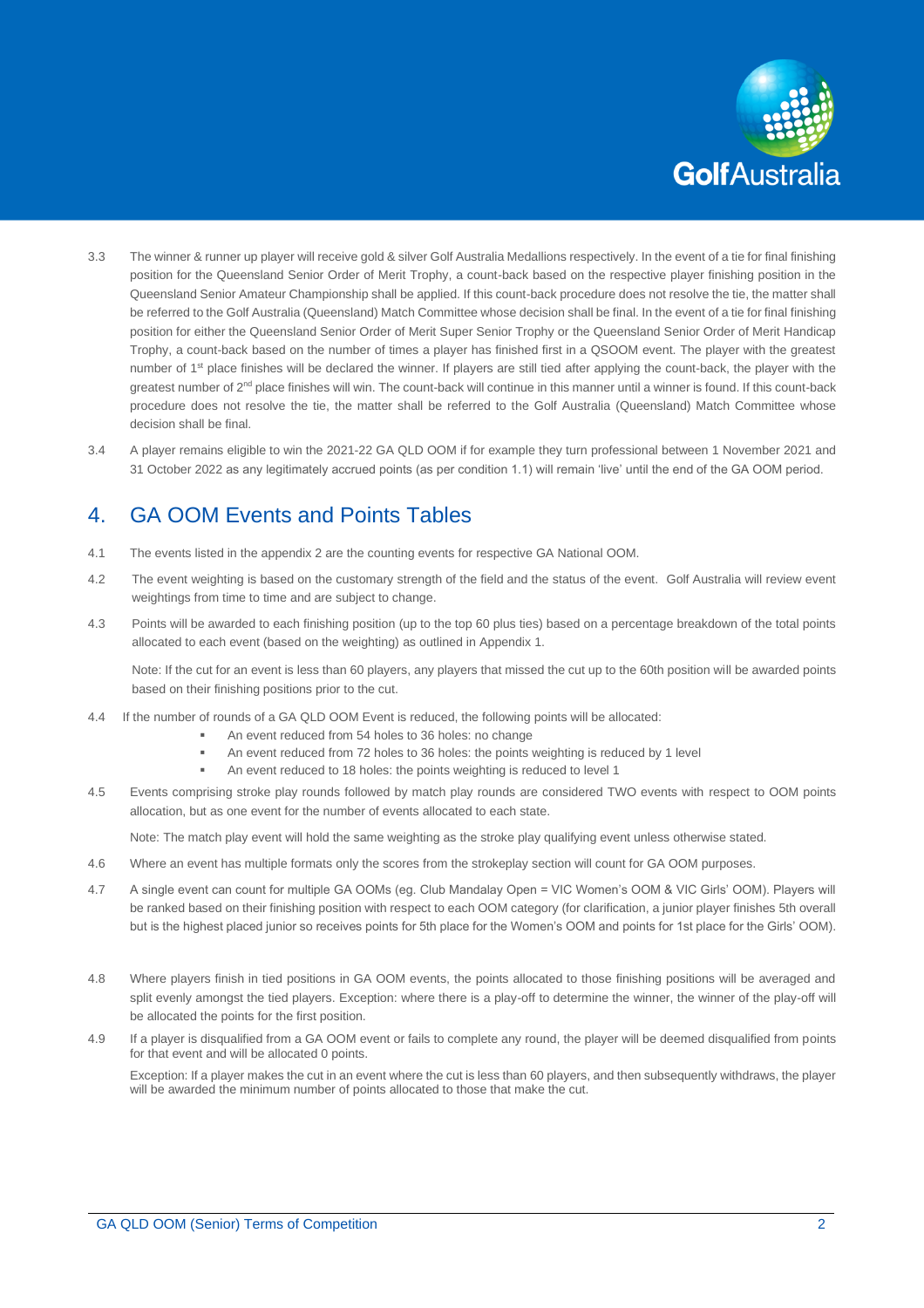

# Appendix 1 – 2021-22 QLD OOM (Senior) Points Breakdown

All OOM events have a total points allocation based on their weighting (see 4.2 above). There is also a direct allocation of points for those players missing the cut.

| <b>Weighting</b>              |          | $\overline{2}$ | $\mathbf{3}$ | 4       | 5    | 6    |      | 8    | 9    | 10   | 11   | 12   | 13   | 14   |
|-------------------------------|----------|----------------|--------------|---------|------|------|------|------|------|------|------|------|------|------|
| Event/Hole                    | 18       | 36             | 54           | 72      |      |      |      |      |      |      |      |      |      |      |
| <b>Total</b><br><b>Points</b> | 1000     | 1500           | 2000         | 2500    | 3000 | 3500 | 4000 | 4500 | 5000 | 5500 | 6000 | 6500 | 7000 | 7500 |
|                               |          |                |              |         |      |      |      |      |      |      |      |      |      |      |
| <b>MC</b>                     | $\Omega$ |                |              | $\circ$ | ∽    | 5.   | 10   | 10   | 10   | 10   | 20   | 20   | 30   | 30   |
| <b>DQ</b>                     |          |                |              | 0       |      |      |      |      |      |      | ∩    |      |      |      |

Points will be allocated via a percentage breakdown of the total points allocation for stroke play events as follows:

#### *Stroke Play*

| Pos            | $\frac{9}{6}$ | Pos | $\%$ | <b>Pos</b> | %    | <b>Pos</b> | %    | Pos | %    | <b>Pos</b> | $\frac{9}{6}$ |
|----------------|---------------|-----|------|------------|------|------------|------|-----|------|------------|---------------|
| 1              | 6.90          | 11  | 2.86 | 21         | 1.50 | 31         | 1.08 | 41  | 0.66 | 51         | 0.51          |
| $\overline{2}$ | 6.10          | 12  | 2.62 | 22         | 1.50 | 32         | 0.96 | 42  | 0.66 | 52         | 0.51          |
| 3              | 5.50          | 13  | 2.40 | 23         | 1.35 | 33         | 0.96 | 43  | 0.66 | 53         | 0.45          |
| 4              | 5.10          | 14  | 2.20 | 24         | 1.35 | 34         | 0.96 | 44  | 0.66 | 54         | 0.45          |
| 5              | 4.72          | 15  | 2.01 | 25         | 1.35 | 35         | 0.85 | 45  | 0.58 | 55         | 0.45          |
| 6              | 4.36          | 16  | 2.01 | 26         | 1.21 | 36         | 0.85 | 46  | 0.58 | 56         | 0.45          |
| 7              | 4.02          | 17  | 1.83 | 27         | 1.21 | 37         | 0.85 | 47  | 0.58 | 57         | 0.40          |
| 8              | 3.70          | 18  | 1.83 | 28         | 1.21 | 38         | 0.75 | 48  | 0.58 | 58         | 0.40          |
| 9              | 3.40          | 19  | 1.66 | 29         | 1.08 | 39         | 0.75 | 49  | 0.51 | 59         | 0.40          |
| 10             | 3.12          | 20  | 1.66 | 30         | 1.08 | 40         | 0.75 | 50  | 0.51 | 60         | 0.40          |

If the cut for an event is less than 60 players, any players that missed the cut up to the 60th position will be awarded points based on their finishing positions prior to the cut.

*Note: Players finishing outside of the top 60 will be allocated points based on the MC line in the points breakdown table above.*

Points will be allocated directly for match play events as follows:

#### *Match Play*

| Weighting        |    | $\overline{\phantom{a}}$ | ∍   |     |        | ∼<br>n |     |
|------------------|----|--------------------------|-----|-----|--------|--------|-----|
| Winner           | 7Λ | 100                      | 130 | 160 | 190    | 220    | 250 |
| <b>Runner Up</b> |    | 82                       | 107 | 131 | 156    | 180    | 205 |
| S Final          | ΛC |                          | Q2  | 113 | 134    | 155    | 176 |
| Q Final          | 42 | 60                       | 78  | 96  | 114    | 132    | 150 |
| Round 16         | 30 | 46                       | 60  | 73  |        | 101    | 115 |
| Round 32         |    | 28                       |     |     |        | 63     |     |
| Round 64         |    | $\Lambda$ $\Omega$       | 15  | 19  | $\cap$ | 26     | 30  |